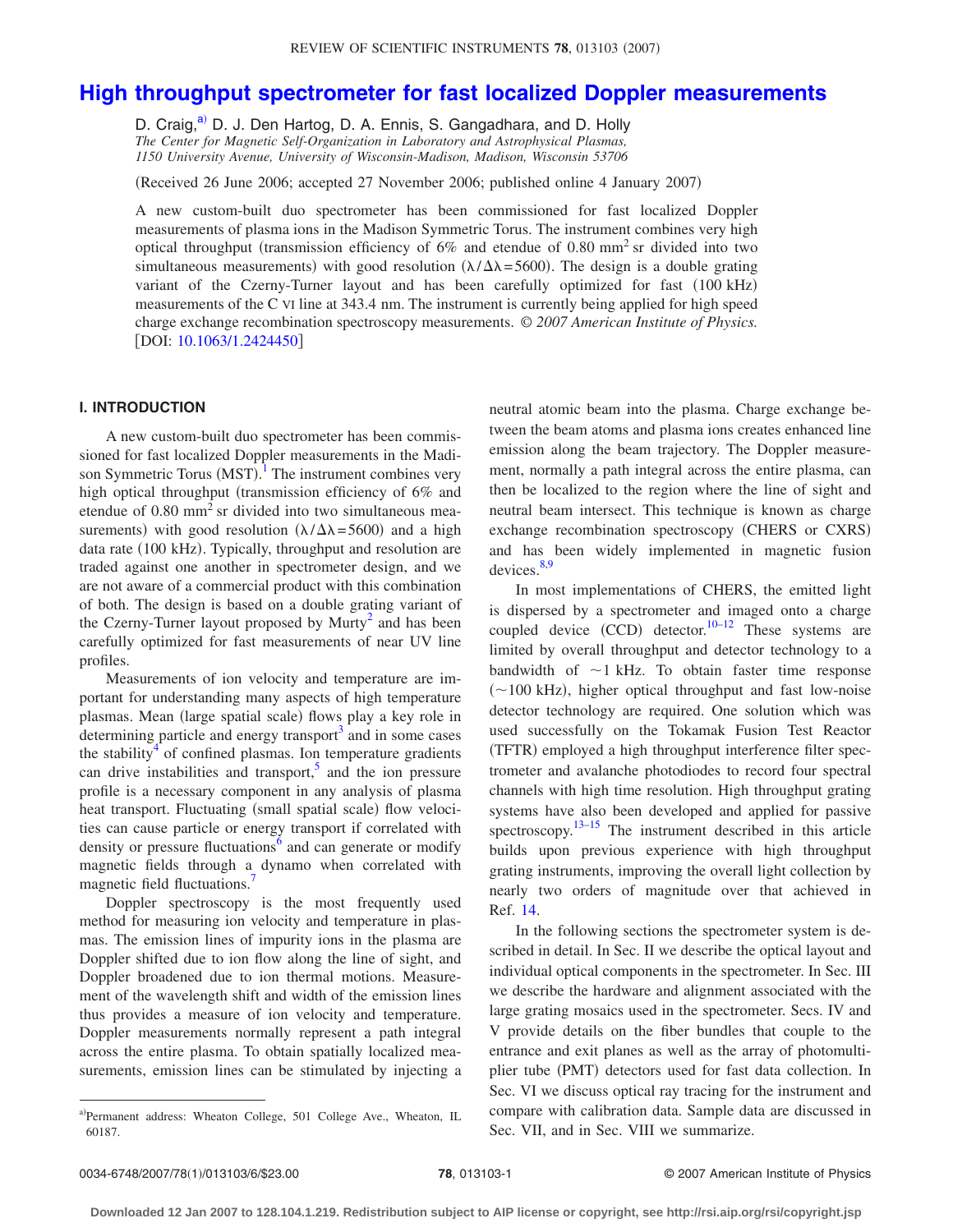<span id="page-1-0"></span>

FIG. 1. Optical layout of spectrometer. Light propagates from the entrance slit to the collimating mirror, then to grating 1, grating 2, the focusing mirror, and finally to the exit plane.

#### **II. SPECTROMETER OPTICAL COMPONENTS**

The optical layout for the spectrometer is shown in Fig. [1](#page-1-0) and a photograph of the assembled optics is shown in Fig. [2.](#page-1-1) Light emitted from the entrance slit is collimated by a spherical mirror with a focal length of 750 mm placed approximately one focal length away from the entrance slit. The collimated light is directed onto a plane diffraction grating which disperses the light in first order. The dispersed light is directed onto a second diffraction grating that further disperses the light in the first order of opposite sign, doubling the dispersion and inverting the anamorphic magnification of the first grating. The light then travels to a final spherical mirror, also of 750 mm focal length, and finally converges to form a dispersed image at the exit plane.

The collimating mirror is a simple spherical mirror with a 178 mm diameter circular aperture. After appropriately positioning the entrance slit near the mirror focal point, the system captures a light cone with  $f/4.5$ . The focusing mirror is also spherical but has a 280 mm circular aperture truncated to a width of 178 mm. The additional height of this final mirror enables more of the light entering the system near the top and bottom of the entrance slit to be passed on to the exit plane image. Both mirrors are first-surface mirrors with high reflectivity protected aluminum coatings, yielding a reflectivity above 90% in the near UV.

Each of the two large gratings is constructed by arranging four  $110\times110$  mm<sup>2</sup> gratings in a mosaic for a total area of  $220 \times 220$  mm<sup>2</sup>. The large area is necessary due to the combined requirement of high throughput (large numerical aperture) and good resolution (large focal length). The di-

<span id="page-1-1"></span>

FIG. 2. Photograph of spectrometer optics.

mensions of the gratings are slightly larger than those of the spherical mirrors in order to preserve all of the light entering the instrument and to give an adequate projected area when rotated at an angle to the optical axis. Each of the smaller individual gratings is a readily available 3600 grooves/mm deeply modulated sinusoidal holographic grating from Richardson Grating Laboratories. The mosaic combination was preferred over a single  $220 \times 220$  mm<sup>2</sup> grating because it reduces cost by a large factor and avoids the difficulties of ruling or holographically producing a grating of abnormally large size for this groove density. In addition, the diffraction limited resolving power of a single large grating was not required for this instrument. Operation in first order combined with careful grating selection results in good efficiency. The relative efficiency for unpolarized light incident on the first grating mosaic in the optical path is 55%. The gratings were chosen to have highly asymmetric efficiency curves for the two planes of polarization near the wavelength of interest (C VI line at 343 nm), which results in strongly polarized light being emitted by the first grating. The polarization is then optimal for the second grating mosaic to diffract with higher efficiency resulting in a combined efficiency of 37% for the series combination of both gratings.

The grating angles are adjusted by a pair of rotation stages. The first grating mosaic is mounted on a computer controlled motorized rotation stage, while the second grating mosaic is mounted on a free spinning stage. A wire-rope link connects the two stages in a figure eight linkage and ensures that the angle of the second grating is always equal and opposite to that of the first grating. The motorized stage is a direct drive servomotor capable of positioning the gratings with 0.005° resolution, sufficient for our application. The limiting requirement is that the emission line of interest be sufficiently centered on the exit plane detector array such that the whole line profile is captured.

### **III. MOSIAC GRATING ALIGNMENT**

While the difficulty and cost of producing a large grating are avoided with a grating mosaic, additional complexity is added to the system because the gratings within each mosaic must be aligned relative to one another. For systems whose resolution is diffraction limited, the alignment requirements would be extreme, requiring all gratings to lie in one plane and have groove directions and spacing aligned to high precision. Since we do not operate in the diffraction limit, our requirements are less severe though still challenging. The gratings need not lie precisely in the same plane but must lie in parallel planes (requiring two angle adjustments) and have grooved directions aligned (requiring a third angle adjustment). Ray tracing analysis was used to determine the alignment mismatches that could be tolerated without significant smearing of the exit plane image due to overlap of the different images from each individual small grating in the mosaic. The limits obtained were 0.001° for the tilt that horizontally (in the dispersive direction) displaces the exit plane image, 0.01° for the tilt that vertically displaces the exit

**Downloaded 12 Jan 2007 to 128.104.1.219. Redistribution subject to AIP license or copyright, see http://rsi.aip.org/rsi/copyright.jsp**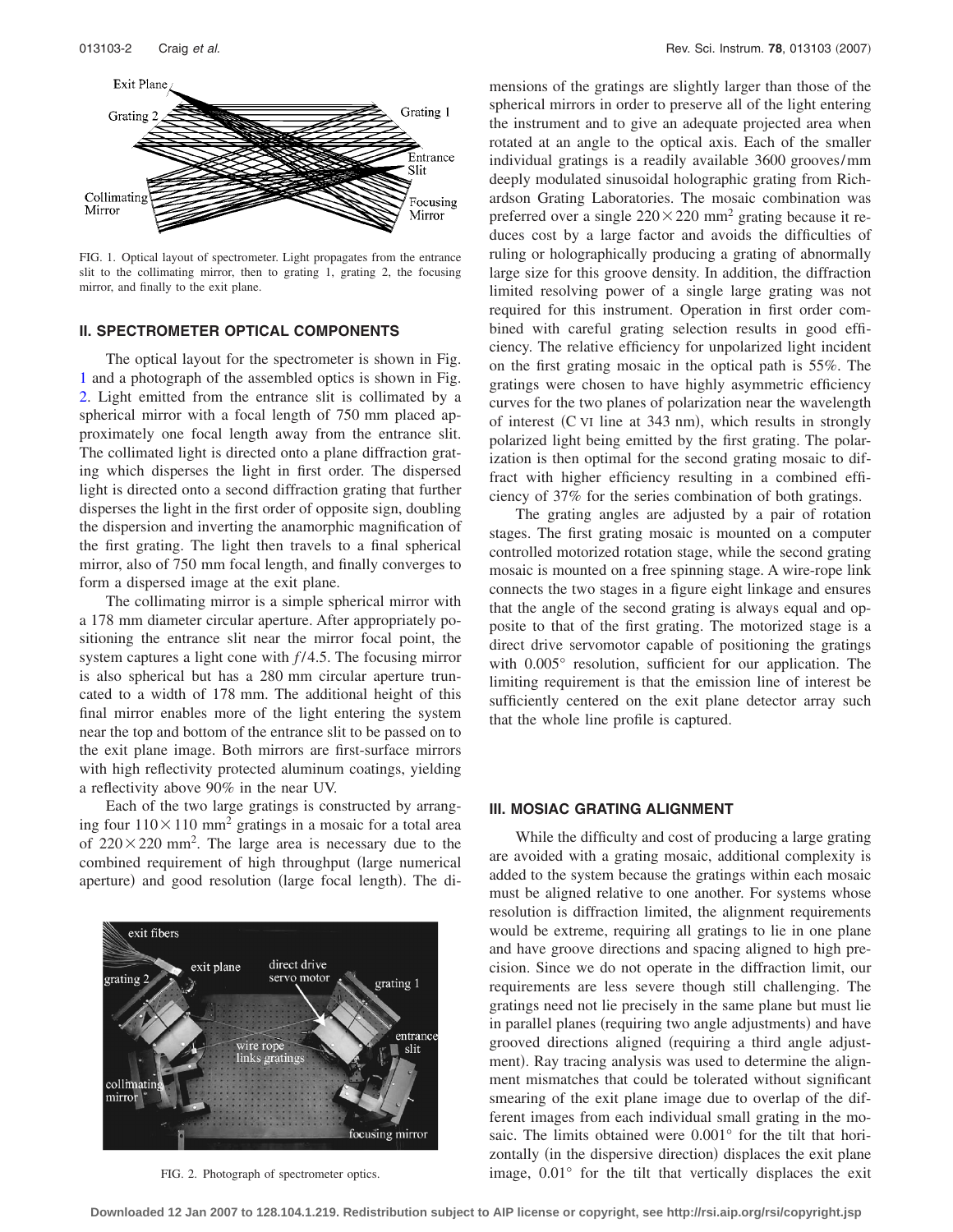<span id="page-2-0"></span>

FIG. 3. Schematic diagram of mosaic grating mount. The upper left panel shows the front side of one kinematic grating mount with grating in place. The remaining three panels show the contact points between each grating holder and the backplate which joins the four grating subassemblies together.

plane image, and 0.01° for the rotation of the grating about an axis normal to the grating surface (which determines the groove orientation).

The necessary alignment was achieved with a custom grating mount shown schematically in Fig. [3.](#page-2-0) Each individual grating is situated in a kinematic mount that includes a pair of 40 threads/in. screws and a pivot to allow rotation of the grating about an axis normal to the grating surface. The kinematic adjustments for each grating mount are made with 80 threads/in. adjustment screws with hardened ball tips used in a vee-cone-flat setup. The vee and flat are constructed from a pair of hardened stainless dowels and a carbide blank, respectively. The adjustment screws are threaded into inserts in a large mosaic backplate that holds the assembly of four gratings as one unit.

To align the tilt angles of the gratings, an autocollimator with 5 arc sec resolution was used. One grating was fixed and the other three gratings were aligned to this reference grating. A blue HeCd laser was used to align the grating groove directions along a vertical line. The plane of dispersion for each grating was made horizontal by adjusting the pair of screws on each grating mount to minimize the vertical displacement between three different orders of diffracted laser light. The tilt and rotation adjustments were iterated until a suitable alignment was obtained. The stability of the mount is evidenced by the small measured deviations of the alignment from its initial setting over a period of several months.

<span id="page-2-1"></span>

FIG. 4. Photographs of the spectrometer end of the entrance fiber bundles both without (a) and with (b) the entrance slit mask installed.

### **IV. ENTRANCE FIBERS AND SLITS**

Light is coupled from the plasma to the spectrometer entrance plane with 3 m long fiber optic bundles. For our application, two parallel measurements are required—one of light coming from a sight line that intercepts the neutral beam, and a second from a slightly displaced sight line that collects background light without any beam-induced emission.<sup>16[,17](#page-5-15)</sup> It is convenient to make both measurements in the same instrument in order to eliminate systematic errors that would arise in comparing the spectra from independent instruments. Hence the entrance slit is divided into upper and lower halves to accommodate the two measurements. The upper half of the entrance slit is joined to one fiber bundle and the lower half is joined to a second fiber bundle.

Each fiber bundle is composed of 19 1 mm diameter UV-grade fused silica fibers. Including surface reflections, these fibers have a transmission of 70% in the near UV. At the spectrometer end, they are stacked to produce a line bundle (see Fig. [4](#page-2-1)), while at the opposite end they are arranged in a close-packed hexagonal (or round) arrangement. The fibers are filled at  $f/4.5$  to match the spectrometer, and the simple planoconvex lens used for this purpose magnifies in such a way that the spot size of the 19 fiber bundle at the location of the neutral beam is 1.4 cm. Two unused fibers are placed at the center of the pattern on the spectrometer side to isolate the two line bundles and prevent the blurred images of the upper and lower halves from overlapping at the exit plane. A 0.5 mm wide slit mask is positioned over the line of fibers resulting in two entrance slits, each of dimension of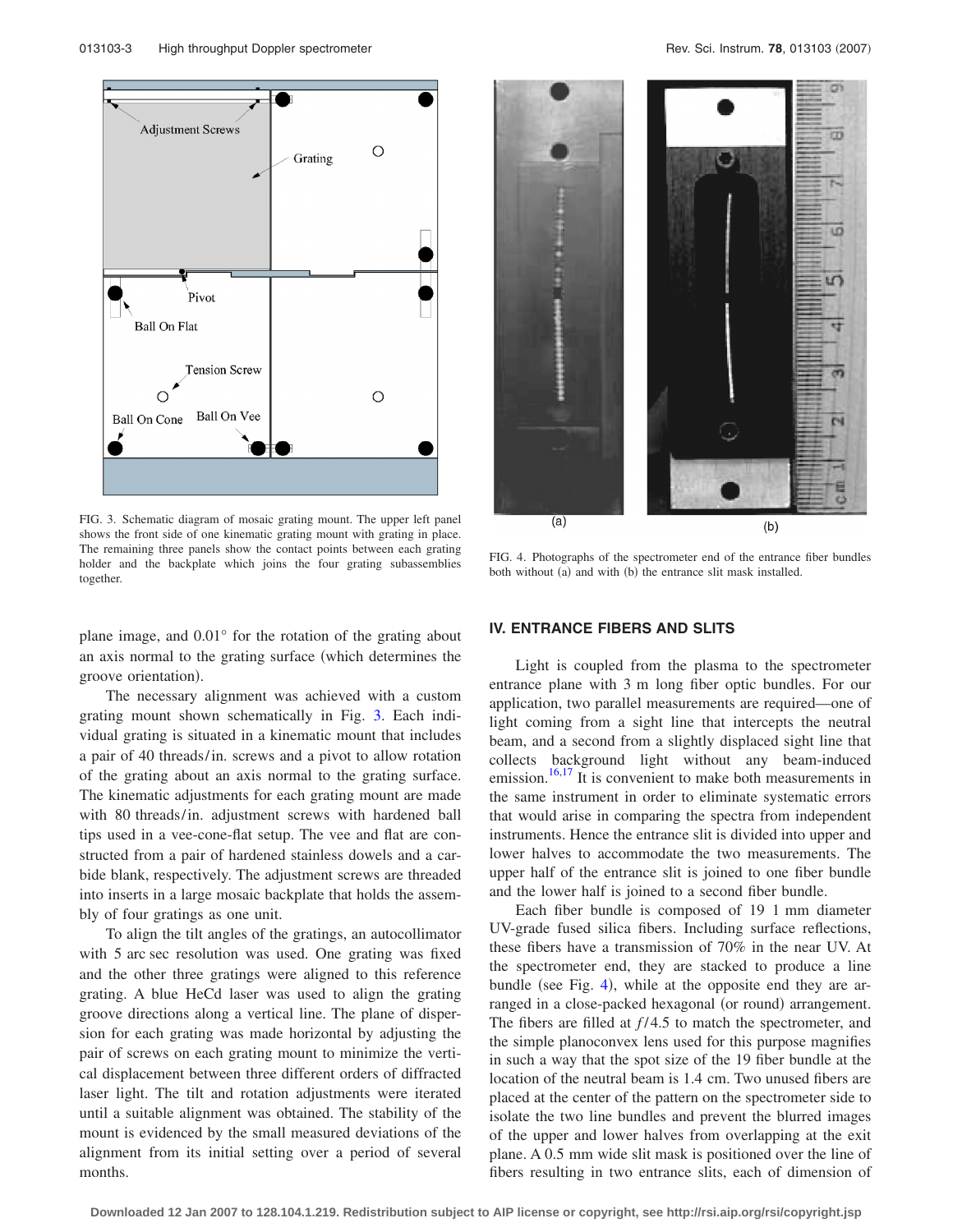<span id="page-3-0"></span>

<span id="page-3-1"></span>Relative Sensitivity

FIG. 6. Measured transfer functions for 16 of the 32 channels. The expected transfer function is shown as a dashed line for the first channel.

0.2

Relative Wavelength (nm)

0.4

 $-0.2$ 

 $_{0.0}$ 

FIG. 5. Schematic diagram of exit fiber assembly for one half (upper or lower) of the exit fiber block. Each column of fibers at the exit plane converts to a round bundle which is placed in front of a PMT.

 $0.5 \times 19$  mm<sup>2</sup>. The use of fibers of larger diameter than the slit mask width increases the packing fraction within the active area of the slit.

The slit mask is composed of two parabolic slits that overlay the two lines of fibers. The curved entrance slit compensates for a well-known imaging property that transforms a straight vertical entrance slit into a curved image at the exit plane. By introducing a curved entrance slit, the exit plane image can be made straight for one particular wavelength (i.e., one grating angle). Ray tracing analysis was used to find the curvature required for measurement of the C VI line at 343 nm, and the parabola was chosen to best fit this result. The linear stack of fibers is tilted slightly from the vertical direction with the upper and lower halves tilted in opposite directions, as shown in Fig. [4.](#page-2-1) The tilt angle of the fibers was chosen to maximize the amount of overlap between the parabolic slit and the fibers. Arranging the fibers in a parabolic shape would be more costly and is unnecessary because ample overlap exists between the wide tilted straight line bundle and the narrower parabolic slit mask.

The entrance fibers are mounted on a single axis translation stage which is oriented to move along the optical axis. Thus, focusing of the instrument is achieved by motion of the entrance plane with the first mirror kept fixed.

### **V. EXIT PLANE FIBERS AND LIGHT DETECTION**

To achieve high speed readout of the dispersed spectra, the exit plane image is fiber optically coupled to an array of 32 photomultiplier tubes (PMTs), with 16 channels allocated to the upper half of the image and 16 to the lower half. A custom fiber bundle composed of 0.5 m long, 200  $\mu$ m core/ 220  $\mu$ m clad diameter UV-grade fused silica fibers (shown schematically in Fig.  $5$ ) is used for this purpose. Including surface reflections from the fiber ends, the transmission efficiency of the fibers is 90%. The jackets were stripped from the fiber ends to allow close packing yielding a packing fraction of about 60%. For each channel, a vertical line bundle of 96 fibers at the exit plane couples to a round  $0.6$ 

pattern that directly illuminates a PMT (model 9125Q from Electron Tubes, Inc.) Hence, each PMT measures the intensity of a small wavelength region with parallel readout and digitization of the data for fast spectral acquisition. The adjacent line bundles are closely packed with the fiber jackets stripped off to minimize packing fraction losses.

Since the exit fiber width is approximately half of the entrance slit width, the dispersed image is somewhat oversampled and the transfer functions for the exit channels over-lap (see Fig. [6](#page-3-1)). Such a configuration results in an instrument with poorer wavelength resolution but actually improves accuracy for measurements of isolated lines with narrow widths (corresponding to low ion temperatures in our application). When the entrance and exit slits are of the same width, the resolution is greatest but for very narrow lines, only one or two detector channels will detect a significant amount of light. Overlapping transfer functions assure that several channels will register good signal even for very narrow lines. Modeling of the spectrometer performance with a Monte Carlo code indicates that nonlinear fits to data composed of several valid channels are more accurate and less susceptible to noise than those constrained by only one or two significant channels.

The PMTs are mounted inside a soft iron box and each PMT has a mu-metal shield to provide shielding from stray magnetic fields. The output of each PMT is amplified by a custom transimpedance amplifier with a gain of  $10^6$  V/A and low intrinsic noise  $(< 1$  mV). The amplifiers also incorporate a four-pole Bessel filter with 100 kHz corner frequency to smoothen the fast response of the PMT with a constant time delay and negligible ringing. The bandpass was chosen based on an estimate of the Poisson photon counting noise for typical MST signal levels. The overall noise level during typical operation is consistent with Poisson noise which limits the temporal resolution to 10  $\mu$ s at best.

## **VI. RAY TRACING AND CALIBRATION**

Ray tracing of the complete system was performed using the ZEMAX package to examine the exit plane image quality. The two-grating setup compensates for the coma aberration at all grating angles provided that the included angles of rays reflected by the two spherical mirrors are the same. Ray tracing of a point source placed on the optical axis at the en-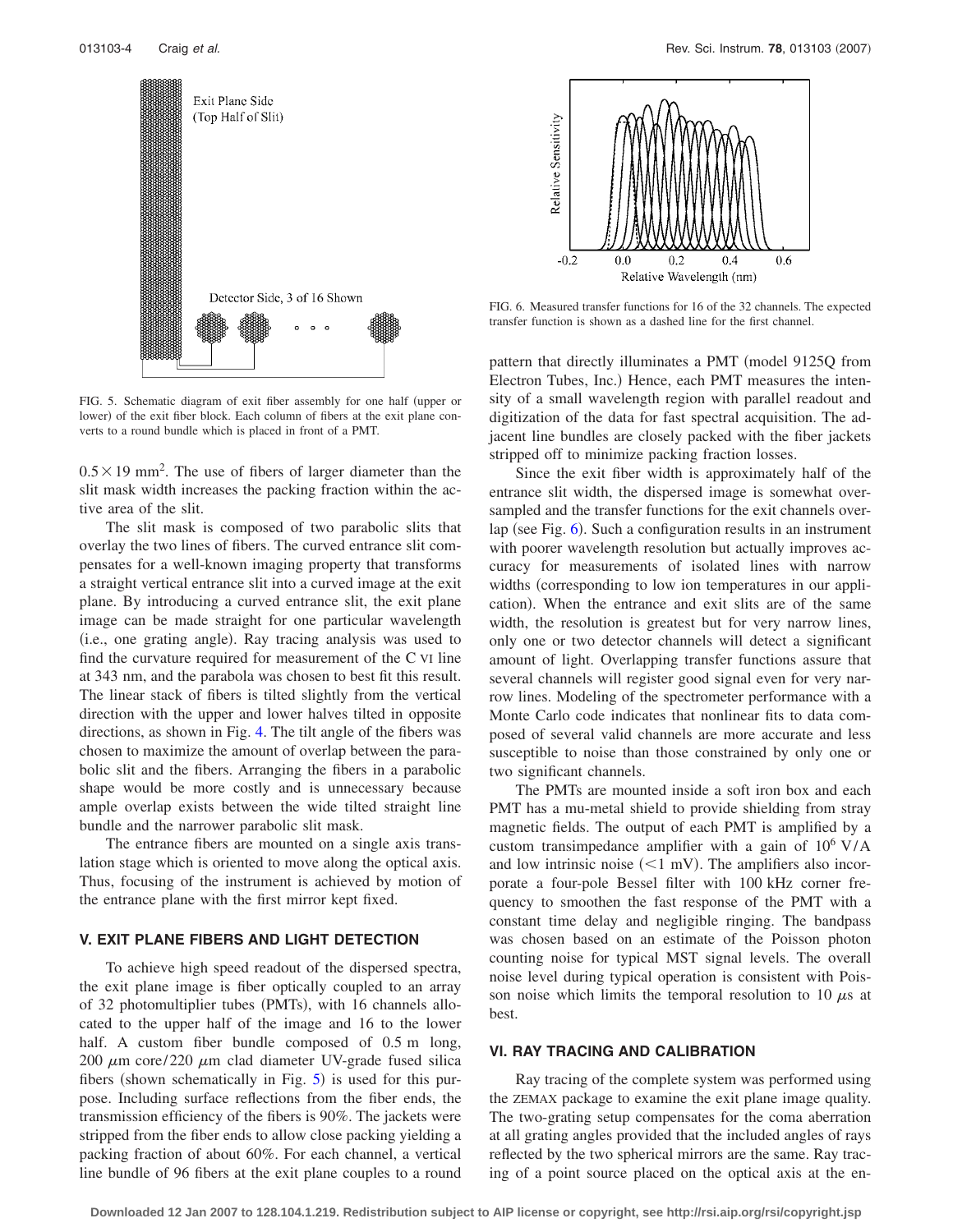<span id="page-4-0"></span>

FIG. 7. (a) Spot diagram produced by light emanating from a single point at the center of the entrance plane. The box shown for scale has dimensions of  $2 \times 2$  mm<sup>2</sup>. (b) The spot diagram produced by rays emanating from five different points along the curved entrance slit located at heights of 0, 5, 10, 15, and 20 mm with respect to the optical axis. The good horizontal alignment illustrates correction of the slit curvature aberration.

trance plane shows that coma has indeed been eliminated, as can be seen in the symmetric spot diagram of Fig.  $7(a)$  $7(a)$ . The dominant residual aberrations are spherical aberration and astigmatism. The amount of horizontal smearing is significantly less than the exit fiber width and the uncorrected astigmatism is not enough to cause light from the upper and lower halves of the entrance slit to mix at the exit plane. A distributed pattern of object points along the curved entrance slit also shows that the slit curvature has been corrected yielding a vertical image at the exit plane [Fig.  $7(b)$  $7(b)$  $7(b)$ ].

Calibration of the spectrometer wavelength setting and detector transfer functions has been performed using a Cd lamp. Light from the lamp is collected by a short focal length lens which guarantees that the spectrometer optics are completely filled. The full spectra of Cd lines in the near UV region are identified sequentially by rotating the gratings to locations for which illumination of the eighth detector channel is maximized. The pattern of these angles is matched to the wavelength pattern produced by the lamp to obtain a mapping from grating angle to wavelength. To determine the detector transfer functions, the grating angle is slowly scanned at constant velocity to sweep the pair of Cd I lines at 346.62 and 346.77 nm across the exit plane. In any one channel, the temporal separation of the intensity peaks from each line allows a conversion from time delay to wavelength difference. From this information, the transfer functions for each channel and the relative centroid position for each channel can be obtained. Transfer functions for channels 1–16 are shown in Fig. [6](#page-3-1) along with an anticipated pattern for one channel calculated from the known spectrometer geometry and ray tracing results. The fairly good agreement between calculation and measurement (excluding differences in overall gain for each channel) indicates that the desired imaging properties have been achieved.

#### **VII. SAMPLE DATA**

A 0.5 ms slice of data taken with the spectrometer from a plasma in MST is shown in Fig. [8.](#page-4-1) The C VI line at 343 nm is measured and one can see the 16 wavelength channels covering the line profile plotted versus time. The large burst in emission in the middle of the time sequence corresponds

<span id="page-4-1"></span>

FIG. 8. Sample data for 16 of the 32 channels plotted as a function of wavelength and time. The C VI emission line at 343 nm is measured in this case.

to a sawtooth crash during which many plasma parameters change on a rapid  $(100 \ \mu s)$  time scale. The data shown are for a line of sight which collects both background light and light produced by charge exchange with the neutral beam. A similar set of data (not shown) is collected with the other input fiber bundle from a slightly displaced line of sight which collects only background light.

The measured line profiles from the two sight lines are fitted with a model<sup>18</sup> to extract the carbon ion flow and temperature with fits to the background light producing lineaveraged quantities and fits to the beam-induced charge exchange emission yielding spatially localized values. Figure [9](#page-4-2) shows the results of such a fitting for a typical discharge. In MST the ion temperature can change quickly during a sawtooth crash, and the fast transition is resolved in both the line-averaged passive measurement and the spatially localized CHERS measurement. The error bars shown in Fig. [9](#page-4-2) represent the range of fitted temperatures derived by varying each data point within the range expected from photon counting statistics and performing the fit many times. The passive measurement benefits by having many more photons than the CHERS measurement, and hence can be fitted at a higher frequency with good single shot error bars. One can see that the high throughput allows the temperature evolution to be well resolved in a single shot.

<span id="page-4-2"></span>

FIG. 9. Processed data showing the measured ion temperature resolved through a fast sawtooth event in MST. The passive, line-integrated data (diamonds) are fit at 10  $\mu$ s intervals and the active data from charge exchange recombination (crosses) are fit at 100  $\mu$ s intervals. Error bars represent uncertainties due to photon counting statistics.